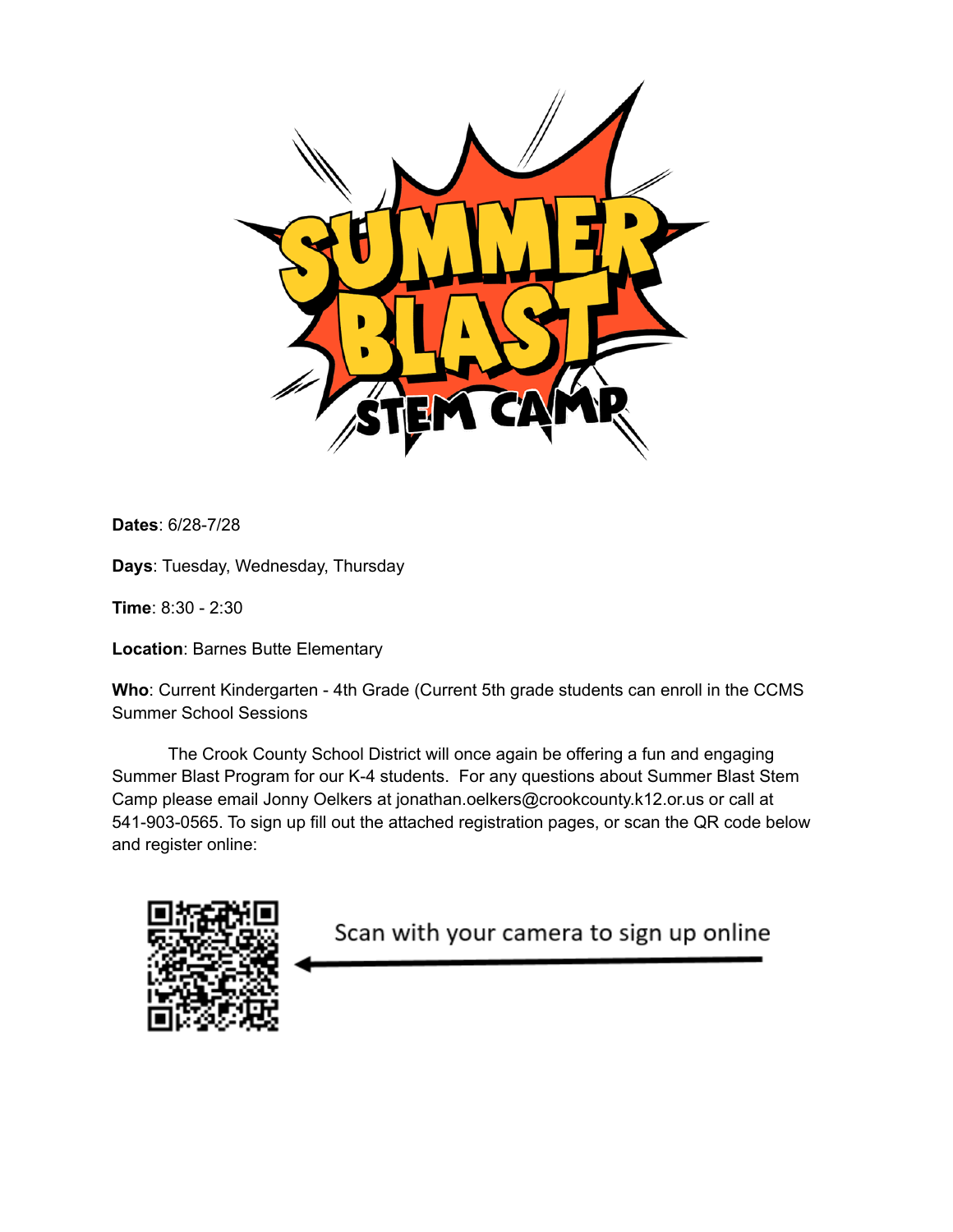## **Return This Page**

## **Student Info:**

| Child's First & Last Name                                             |  |  |  |  |  |  |  |  |
|-----------------------------------------------------------------------|--|--|--|--|--|--|--|--|
| T Shirt Size (Circle One): YXS YS YM YL YXL AS AM AL AXL              |  |  |  |  |  |  |  |  |
|                                                                       |  |  |  |  |  |  |  |  |
|                                                                       |  |  |  |  |  |  |  |  |
| Does your student have an IEP: Yes / No                               |  |  |  |  |  |  |  |  |
| Does your student have a 504:<br>Yes / No                             |  |  |  |  |  |  |  |  |
| List below any medical issues your child's teacher should know about: |  |  |  |  |  |  |  |  |
|                                                                       |  |  |  |  |  |  |  |  |

\_\_\_\_\_\_\_\_\_\_\_\_\_\_\_\_\_\_\_\_\_\_\_\_\_\_\_\_\_\_\_\_\_\_\_\_\_\_\_\_\_\_\_\_\_\_\_\_\_\_\_\_\_\_\_\_\_\_\_\_\_\_\_\_\_\_\_\_\_\_\_\_\_\_\_\_ \_\_\_\_\_\_\_\_\_\_\_\_\_\_\_\_\_\_\_\_\_\_\_\_\_\_\_\_\_\_\_\_\_\_\_\_\_\_\_\_\_\_\_\_\_\_\_\_\_\_\_\_\_\_\_\_\_\_\_\_\_\_\_\_\_\_\_\_\_\_\_\_\_\_\_\_

# **Transportation**

**We child will be dropped off and picked up.** 

My child will walk to and from school  $(3<sup>rd</sup>, 4<sup>th</sup>, 5<sup>th</sup>$ . only)

\_\_\_\_\_My child will ride the bus. (Call 541-447-7789 to arrange bussing by June 1st.)

## **Parent Guardian Info**

| Parent/Guardian: 2008 - 2009 - 2009 - 2010 - 2010 - 2010 - 2010 - 2010 - 2010 - 2010 - 2010 - 2010 - 2010 - 20                                                                                                                         |  |
|----------------------------------------------------------------------------------------------------------------------------------------------------------------------------------------------------------------------------------------|--|
|                                                                                                                                                                                                                                        |  |
| Parent Guardian Mailing Address: Maria Land March 1997 (1998)                                                                                                                                                                          |  |
| Parent Guardian Email:<br><u> Languardian Contract Contract Contract Contract Contract Contract Contract Contract Contract Contract Contract Contract Contract Contract Contract Contract Contract Contract Contract Contract Cont</u> |  |
| Emergency Contact Name: Campaign Contact Name: Contact Name: Contact Name: Contact Only December 2014                                                                                                                                  |  |
| Emergency Contact Phone Number:                                                                                                                                                                                                        |  |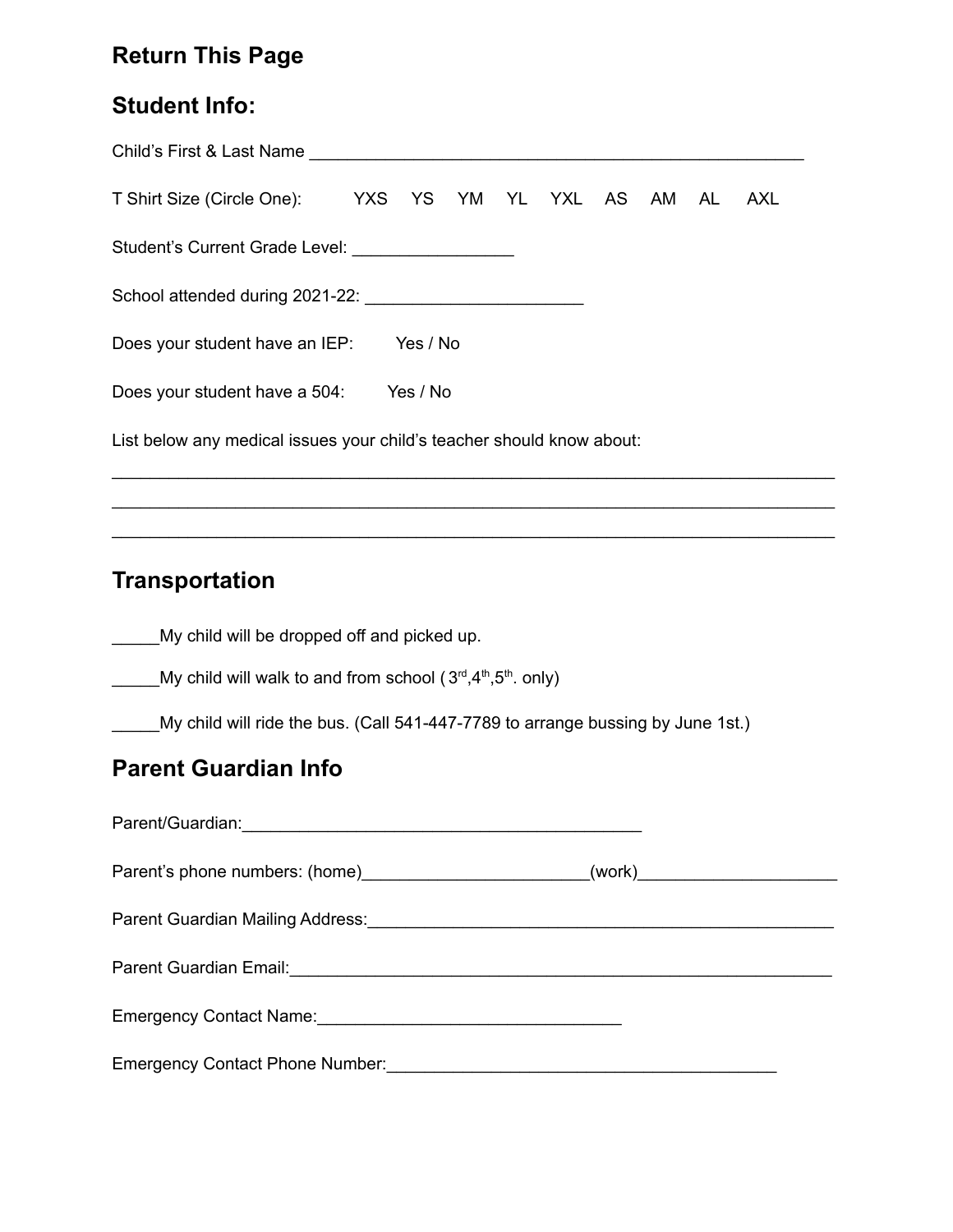### **Planned Attendance**

This summer, each Summer Blast week will be a standalone option. Students can attend all five weeks, or they can attend as little as one week. **Please indicate your intention for each week below:**

**Week #1: (6/28 - 6/30)**

\_\_Yes, my child will attend this week

\_\_No, my child will not attend this week

**Week #2: (7/5 - 7/7)**

Yes, my child will attend this week

\_\_No, my child will not attend this week

**Week #3: (7/12 - 7/14)**

\_\_Yes, my child will attend this week

\_\_No, my child will not attend this week

**Week #4: (7/19 – 7/21)**

Yes, my child will attend this week

\_\_No, my child will not attend this week

**Week #5: (7/26 – 7/28)**

Yes, my child will attend this week

\_\_No, my child will not attend this week

### **Photo Opt Out**

Please excuse my child from any photos